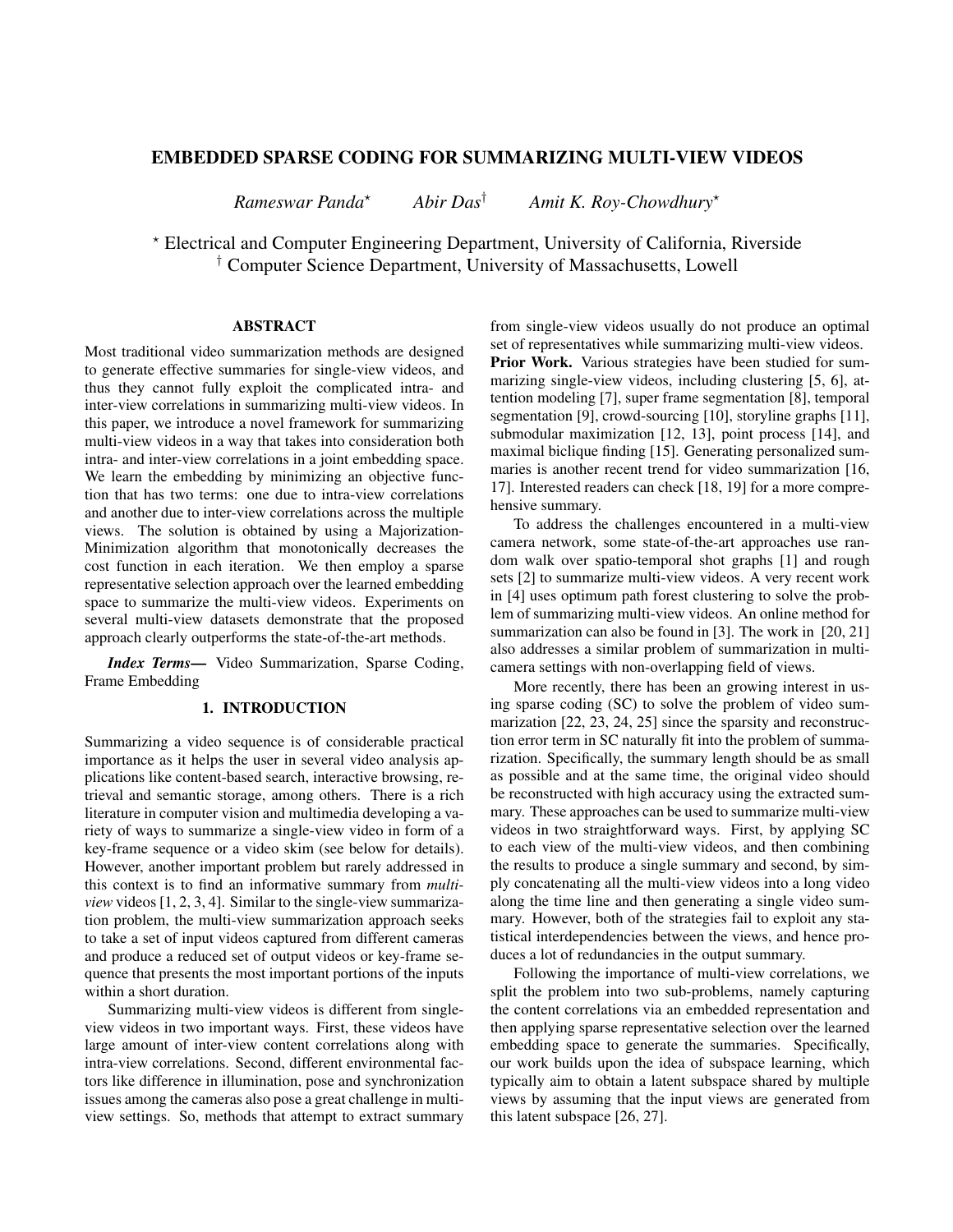Contributions. To summarize, the contributions of the paper are the followings. (1) We propose a multi-view frame embedding which is able to preserve both intra- and interview correlations without assuming any prior correspondences/alignment between the multi-view videos. (2) We propose a sparse representative selection method over the learned embedding to summarize the multi-view videos, which provides scalability in generating summaries *(analyze once, generate many)*. (3) We demonstrate the effectiveness of our summarization approach on several multi-view datasets including both indoor and outdoor environments.

## 2. MULTI-VIEW FRAME EMBEDDING

Problem Statement: Consider a set of K different videos captured from different cameras, in a D-dimensional space where  $X^k = \{x_i^k \in \mathbb{R}^D, i = 1, \cdots, N_k\}, k = 1, \cdots, K.$ Each  $x_i$  represents the feature descriptor (e.g., color, texture) of a video frame in D-dimensional feature space. As the videos are captured non-synchronously, the number of frames in each video might be different and hence there is no optimal one-to-one correspondence that can be assumed. We use  $N_k$ to denote the number of frames in  $k$ -th video and  $N$  to denote the total number of frames in all videos.

Given the multi-view videos, our goal is to find an embedding for all the frames into a common space while satisfying some constraints. Specifically, we are seeking a set of embedded coordinates  $\tilde{Y}^k = \{y_i^k \in \mathbb{R}^d, i = 1, \dots, N_k\}, k =$  $1, \dots, K$ , where,  $d \ (< b)$  is the dimensionality of the embedding space, with the following two constraints: (1) *Intraview correlations:* content correlations between frames of a video should be preserved in the embedding space, (2) *Interview correlations:* frames from different videos with high feature similarity should be close to each other in the embedding space as long as they do not violate the intra-view correlations present in an individual view.

Modeling Multi-view Correlations: To achieve an embedding that preserves the above two constraints, we introduce two proximity matrices based on intra- and inter-view frame feature distances respectively. The intra-view proximity matrix is represented by  $P^k$  where  $P_{ij}^k$  measures the pairwise proximity between two frames  $i$  and  $j$  in the  $k$ -th view. Similarly, the inter-view proximity matrices are represented by  $P^{mn}$  where  $P_{ij}^{mn}$  denote the pairwise proximity between the *i*-th frame in view m and the *j*-th frame in view n.

Intra-view proximity should reflect spatial arrangement of feature descriptors in each view. Hence, we use a Gaussian kernel on the Euclidean distance between two frames to calculate the intra-view proximities, *i.e.*,

$$
P_{ij}^k = e^{-\|x_i^k - x_j^k\|^2} / 2\sigma^2,\tag{1}
$$

where  $\sigma$  is a scale parameter that determines the extent of similarity between any two frames. As suggested in [28], we set  $\sigma = \beta \cdot max(E_d)$ , where  $\beta \leq 0.2$  and  $E_d$  is the set of all pairwise Euclidean distances between the frames.

One seemingly obvious choice for measuring the interview proximities is to use the same Gaussian kernel (Eq. 1) on the Euclidean distance between frames of two different videos. However, such a choice is not suitable for multi-view frame embedding as the proximities do not satisfy the exclusion principle [29]. The exclusion principle tries to maintain the local structure of a view while mapping frames from different views into the embedding space. Hence we use Scott and Longuet-Higgins (SLH) algorithm [29] over proximities generated with Gaussian kernel over two different views to enforce the exclusion principle. Notice that the proximity matrix  $P_{ij}^{mn}$  is not symmetric and there exists a hyper-symmetry structure, *i.e.*,  $P^{mn} = P^{nmT}$ .

Objective Function: The aim of the embedding is to correctly match the proximity score between two frames  $x_i$  and  $x_i$  to the score between the corresponding embedded points  $y_i$ and  $y_i$  respectively. Motivated by this observation, we reach the following objective function on the embedded points  $Y$ , which needs to be minimized. The objective function is

$$
\mathcal{F}(Y) = \sum_{k} \sum_{i,j} P_{ij}^{k} \ln \frac{P_{ij}^{k}}{Q_{ij}^{k}} + \sum_{m,n \atop m \neq n} \sum_{i,j} P_{ij}^{mn} \ln \frac{P_{ij}^{mn}}{Q_{ij}^{mn}}, \tag{2}
$$

where k, m and  $n = 1, \dots, K$ . Q denotes the matrix of proximities between the embedded points  $Y$ . The first term of the objective function preserves the intra-view correlations whereas, the second term tries to preserve the inter-view correlations by bringing embedded points  $y_i^m$  and  $y_j^n$  close to each other if their pairwise proximity score  $P_{ij}^{mn}$  is high. The above function in Eq. 2 can be rewritten using one proximity matrix defined over the whole set of frames as:

$$
\mathcal{F}(Y) = \sum_{m,n} \sum_{i,j} P_{ij}^{mn} \ln \frac{P_{ij}^{mn}}{Q_{ij}^{mn}}
$$
(3)

where the total proximity matrix is defined as

$$
P_{ij}^{mn} = \begin{cases} P_{ij}^k & \text{if } m = n = k\\ P_{ij}^{mn} & \text{otherwise} \end{cases}
$$
 (4)

This construction defines a  $N \times N$  similarity matrix where the diagonal blocks represent the intra-view correlations and off-diagonal blocks represent inter-view correlations.

Given this construction, the objective function in Eq. 3 reduces to the problem of stochastic neighbor embedding [30, 31] of the frames defined by the proximity matrix  $P$ . The normalized pairwise proximity matrix  $P$  can be considered as a joint probability distribution over the frames and the objective function minimizes the KL divergence between two probability distribution P and Q. Similar to the *t*-distributed SNE (*t*-SNE) [31], we define the matrix of proximities  $Q_{ij}$ between the embedded points  $y_i$  and  $y_j$  as

$$
Q_{ij} = \frac{\left(1 + \|y_i - y_j\|^2\right)^{-1}}{\sum_{a \neq b} \left(1 + \|y_a - y_b\|^2\right)^{-1}}
$$
(5)

Optimization: The objective function in Eq. 3 is not convex and gradient descent algorithm can be used to find the local solution. However, constant step sizes in gradient algorithm do not guarantee decrease of the objective; expensive line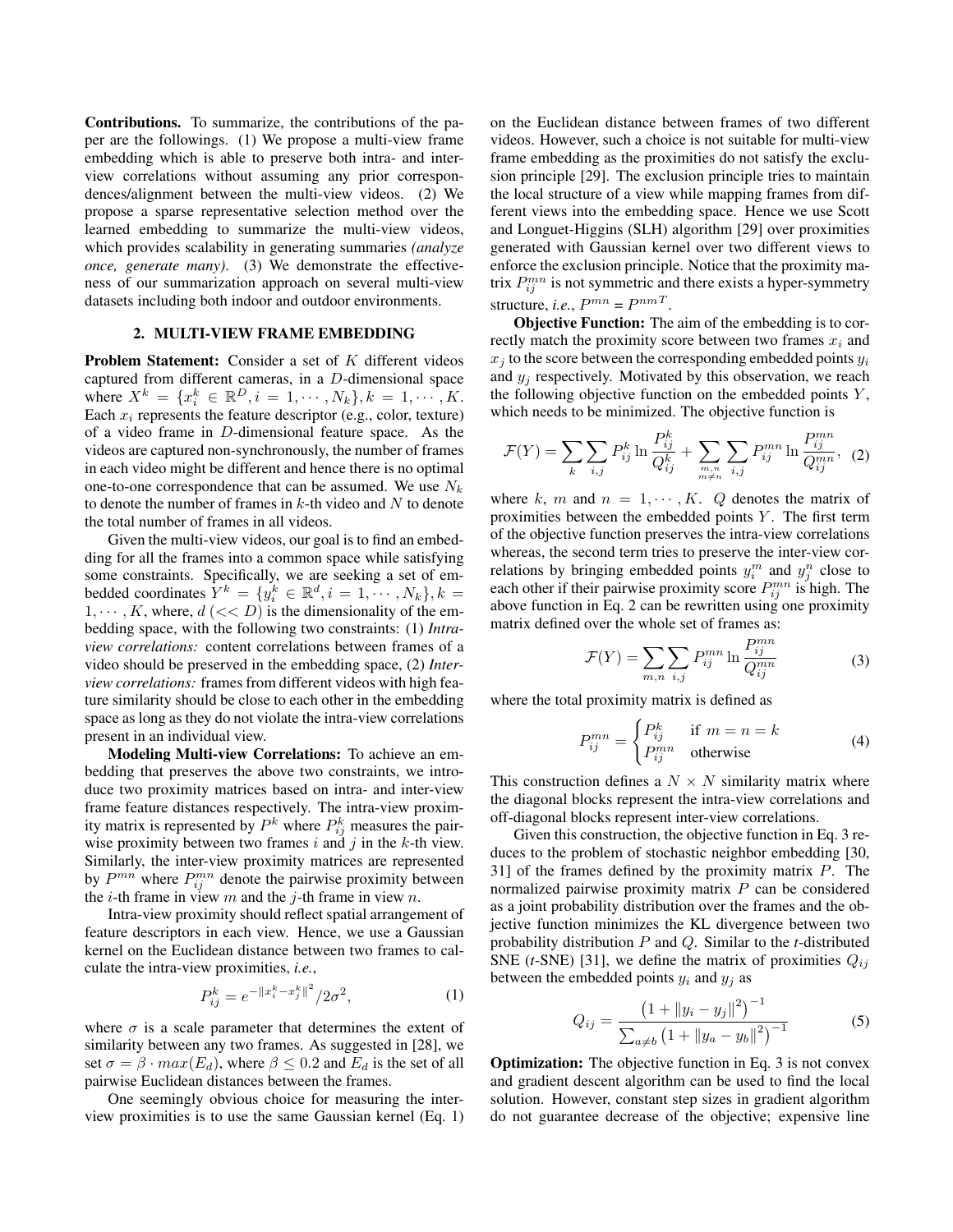searches are often needed to decrease the objective in successive steps. In contrast, algorithms such as Majorization-Minimization (MM) [32] would be guaranteed to monotonically decrease the cost in each update. MM algorithms are based on finding a tight auxiliary upper bound of a cost function and then minimizing the cost by analytically updating the parameters at each step. We therefore resort to a two phase Quadratification-Lipschitzation (QL) procedure [32] based MM algorithm to optimize Eq. 3.

## 3. SPARSE REPRESENTATIVE SELECTION

Once the frame embedding is over, our next goal is to find an optimal subset of all the embedded frames, such that each frame can be described as weighted linear combination of a few of the frames from the subset. The subset is then referred as the informative summary of the multi-view videos. Given the above stated goals, we formulate the following objective function on the embedded frames  $Y$ , which needs to be minimized. The objective function is

$$
\Phi(C) = \frac{1}{2} \|Y - YC\|_F^2 + \lambda \|C\|_{2,1}
$$
\n(6)

where  $C \in \mathbb{R}^{N \times N}$  is the sparse coefficient matrix and  $\lambda$  is the regularization parameter that balances the weight of the two terms.  $||C||_{2,1} \triangleq \sum_{i=1}^{N} ||C^i||_2$  is the sum of  $\ell_2$  norms of the rows of  $C$ . The first term represents the error using the selected subset to reconstruct the whole set of frames and the second term follows that the minimization of Eq. 6 leads to a sparse solution for C in terms of rows, *i.e.*, the sparse coefficient matrix C contains few nonzero rows which constitute the video summary. Notice that, unlike traditional sparse coding algorithms, the formulation in Eq. 6 is constrained to have a fixed basis selection range. In other words, we set the dictionary to be the matrix of same data points  $Y$ . In video summarization, the fixed dictionary  $Y$  is logical as the representatives for summary should come from the original frame set. Notice that, our approach is also computationally efficient as the sparse coding is done in a lower-dimensional space and at the same time, it preserves the locality and correlations among the original frames which has a great impact on the summarization output.

Optimization: Eq. 6 involves convex but non-smooth terms due to the presence of  $\ell_{21}$  norm that require special attention. Proximal methods are specifically tailored towards it because of their fast convergence rate. It finds the minimum of a cost function of the form  $g(C) + h(C)$  where g is convex, differentiable but  $h$  is closed, convex and nonsmooth. We use a fast proximal algorithm, FISTA [33] to solve Eq. 6 which maintains two variables in each iteration and then combines them to find the solution.

Scalability in Generating Summaries: Apart from indicating the representatives for the summary, the non-zero rows of C also provide information about the relative importance of the representatives for describing the whole videos. A higher ranking representative frame takes part in the reconstruction of many frames in the multi-view videos as compared to a

lower ranked frame. This provides scalability to our summarization approach as the ranked list can be used as a scalable representation to provide summaries of different lengths as per user request (*analyze once, generate many*).

## 4. EXPERIMENTS

Datasets and Performance Measures: We conduct experiments using three publicly available multi-view datasets: (i) Office dataset captured with 4 stably-held web cameras in an indoor environment [1], (ii) Campus dataset taken with 4 handheld ordinary video cameras in an outdoor scene [1] and (iii) Lobby dataset captured with 3 cameras in a large lobby area [1]. We represent each video frame by a 256-dimensional feature vector obtained from a color histogram using HSV color space (16 ranges of H, 4 ranges of S, and 4 ranges of V) [5].

To provide an objective comparison, we use three quantitative measures on all experiments, including Precision, Recall and F-measure [1]. For all these metrics, the higher value indicates better summarization quality.

Implementation Details: For QL based MM algorithm, we set the parameters, as in [32] and kept constant throughout all experiments. We set the regularization parameter  $\lambda =$  $\lambda_0/\mu$ , where  $\mu > 1$  and  $\lambda_0$  is analytically computed from the input data  $Y$  [22]. Our approach can produce both static video summary in form of key frames or dynamic summary in form of video skims. For static summary, we extract the key frames based on the nonzero rows of C and the corresponding  $\ell_2$  norm gives the relative importance of that frame. The generated key frames are then used to produce a skim based on the desired skim length. Moreover, one can also produce a video skim by segmenting the videos into shots and then finding the representative shots based on the nonzero rows to constitute the multi-view summary.

Compared Methods: We compare our approach with total of seven existing approaches including four baselines (ConcateAttention [7], ConcateSparse [22], Attention-Concate [7], SparseConcate [22]) that use single-view summarization approach over multi-view videos to extract summary and three state-of-the-art methods (RandomWalk [1], RoughSets [2], BipartiteOPF [4]) which are specifically designed for multi-view video summarization. The first two baselines (ConcateAttention, ConcateSparse) concatenate all the views into a single video and then apply attention model [7] and sparse coding [22] (i.e., applying Eq. 6 to the concatenated video without any embedding) respectively, whereas in the other two baselines (AttentionConcate, SparseConcate), the corresponding approach is first applied to each view and then the resulting summaries are combined to form a single summary. The purpose of comparing with single-view methods is to show that methods that attempt to extract summary from single-view videos usually do not produce an optimal set of representatives while summarizing multi-view videos. We employ the ground truth of important events reported in [1] for a fair comparison. In our approach, an event is taken to be cor-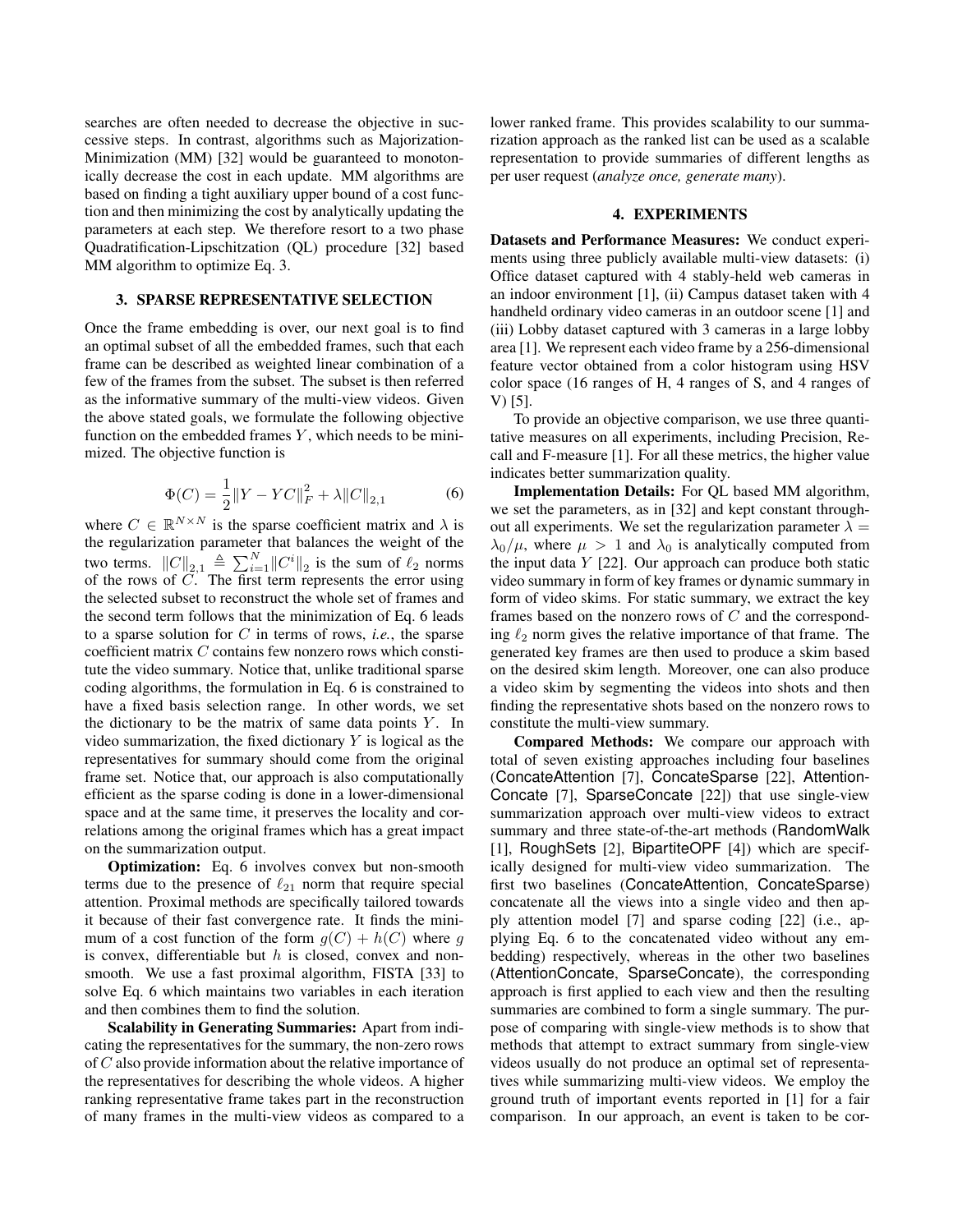| R<br>38<br>100<br>100<br>50 | F<br>55.07               | P<br>56 | R<br>48 | F                  | P   | R  | F     |
|-----------------------------|--------------------------|---------|---------|--------------------|-----|----|-------|
|                             |                          |         |         |                    |     |    |       |
|                             |                          |         |         | $51.\overline{86}$ | 31  | 95 | 81.98 |
|                             | 66.67                    | 64      | 31      | 41.81              | 90  | 62 | 73.91 |
| 46<br>100                   | 63.01                    | 40      | 28      | 32.66              | 100 | 70 | 82.21 |
| 58                          | 71.34                    | 66      | 41      | 50.98              | 87  | 67 | 77.30 |
| 61                          | 76.19                    | 70      | 55      | 61.56              | 100 | 77 | 86.81 |
| 61                          | 76.19                    | 69      | 57      | 62.14              | 97  | 74 | 84.17 |
| 69                          | 81.79                    | 75      | 69      | 71.82              | 100 | 79 | 88.26 |
| 70                          | 81.79                    | 80      | 69      | 74.09              | 100 | 79 | 88.26 |
|                             |                          |         |         |                    |     |    |       |
| 94                          | 100<br>100<br>100<br>100 |         |         |                    |     |    |       |

Table 1. Performance comparison with several baselines including both single and multi-view methods applied on the three multi-view datasets. P: Precision in percentage, R: Recall in percentage and F: F-measure. Ours perform the best.

Fig. 1. Some summarized events for the Office dataset. Each event is represented by a key frame and is associated with a number that indicates the view from which the event is detected. As an illustration, we have shown only eight events arranged in temporal order. As per the ground truth [1]:  $A_0$  represents a girl with a black coat,  $A_1$  represents the same girl with a yellow sweater and  $B_0$  indicates another girl with a black coat. The sequence of events are: 1st:  $A_0$  enters the room, 2nd: $A_0$  stands in Cubicle 1, 3rd:  $A_0$  is looking for a thick book to read, 4th:  $A_0$  leaves the room, 5th:  $A_1$  enters the room and stands in Cubicle 1, 6th:  $A_1$  goes out of the Cubicle, 7th:  $B_0$  enters the room and goes to Cubicle 1, and 8th:  $B_0$  goes out of the Cubicle.

2 )  $(1) (2) (1) (3) (4) (3) (1)$ 

rectly detected if we get a representative frame from the set of ground truth frames between the start and end of the event.

Comparison with State-of-the-art Multi-view Summarization: Tab. 1 shows that the precision of our method as well as that of RandomWalk and BipartiteOPF are 100% for the Office and Lobby datasets and somewhat low for the Campus dataset. This is obvious since the Campus dataset contains many trivial events as it was captured in an outdoor environment, thus making the summarization more difficult. Still, for this challenging dataset, F-measure of our method is about 15% better than that of RandomWalk and 5% better than that of BipartiteOPF. Tab. 1 also reveals that while comparing to the very recent work BipartiteOPF, our method produces similar results for both Office and Lobby datasets but outperforms in the challenging Campus dataset both in precision and F-measure. Moreover, with the same precision as RandomWalk, our method produces summaries with better recall value which indicates the ability of our method in keeping more important information in the summary compared to RandomWalk. Overall, on all datasets, our approach outperforms all the baselines in terms of F-measure. This corroborates the fact that sparse representative selection coupled with multi-view frame embedding produces better summaries in contrast to the state-of-the-art methods.

Comparison with Single-view Summarization: Despite our focus on multi-view summarization, we also compare our method with several mono-view summarization approaches (ConcateAttention, ConcateSparse, AttentionConcate, SparseConcate) to show their performance on multi-view videos. Table. 1 reveals that our method significantly outperforms all the single-view baselines to generate high quality summaries. We observe that directly applying single-view summarization approaches over multi-view videos produce a lot of redundancies (simultaneous presence of most of the events) since they fail to exploit the complicated inter-view frame correlations present in multi-view videos. However, our proposed framework efficiently explores these correlations via an embedding to generate a more informative summary from multi-view videos.

**View Number**

Limited to the space, we only present a part of the summarized events for the Office dataset as illustrated in Fig. 1. The detected events are assembled along the time line across multiple views. Each event is represented by a key frame and is associated with a number, given inside a box below it, that illustrates the view from which the event is detected.

#### 5. CONCLUSIONS

In this paper, we presented a novel framework for summarizing multi-view videos by exploiting the content correlations via a frame embedding. We then employed a sparse coding method over the embedding that provides scalability in generating the summaries. Our empirical study suggests that the proposed approach can effectively explore the underlying data correlations in multi-view videos and outperform all other state-of-the-art methods used in the experiments.

Acknowledgments: This work was partially supported by NSF grants IIS-1316934 and CPS-1544969.